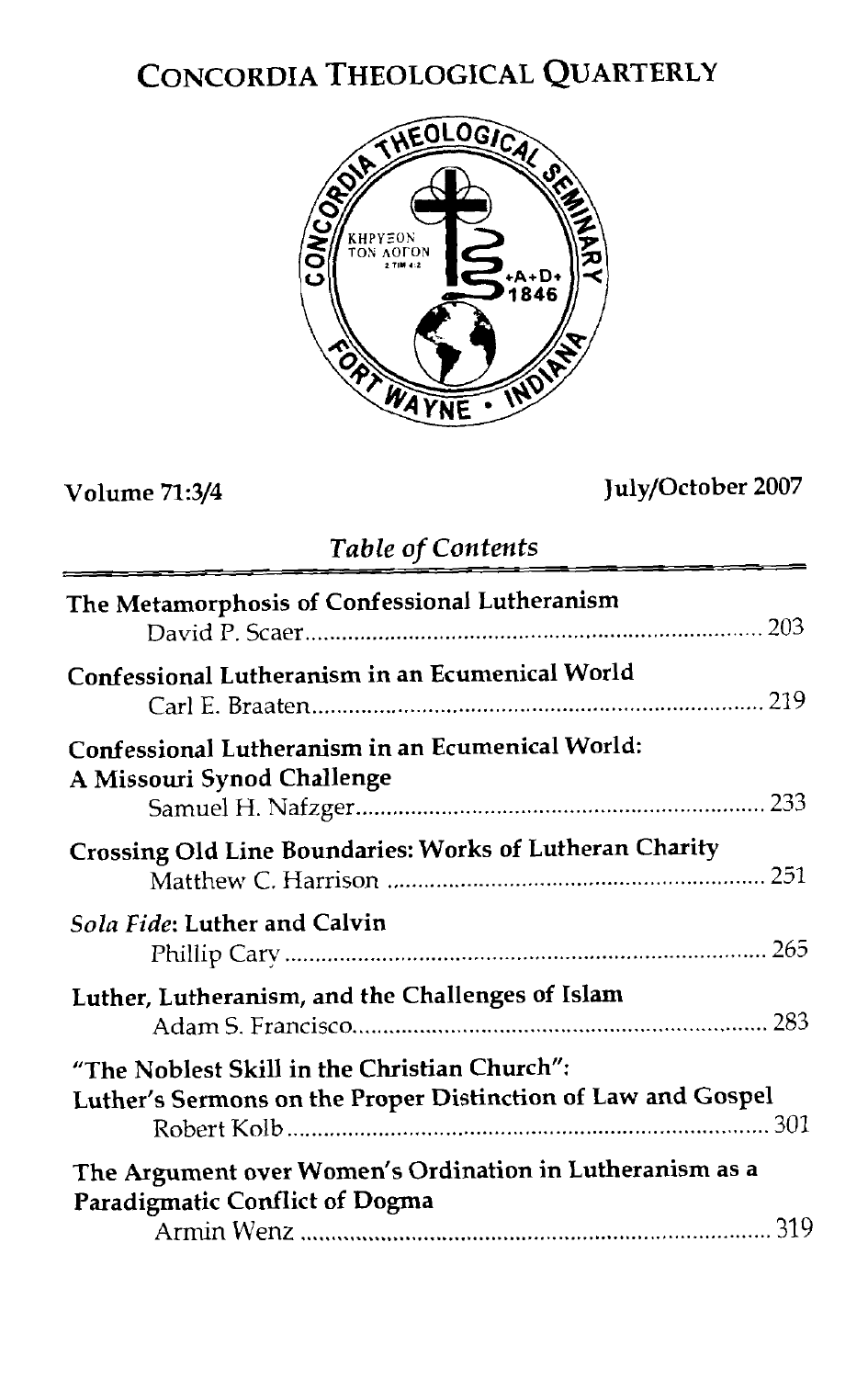| Contemporary Spirituality and the Emerging Church                                                                                                                           |  |
|-----------------------------------------------------------------------------------------------------------------------------------------------------------------------------|--|
|                                                                                                                                                                             |  |
|                                                                                                                                                                             |  |
| The Consecration of the Bishop of the Evangelical Lutheran<br>Church of Siberia<br>The Reception of the Lutheran Service Book<br>"The God Squad": Towards a Common Religion |  |
|                                                                                                                                                                             |  |
|                                                                                                                                                                             |  |
|                                                                                                                                                                             |  |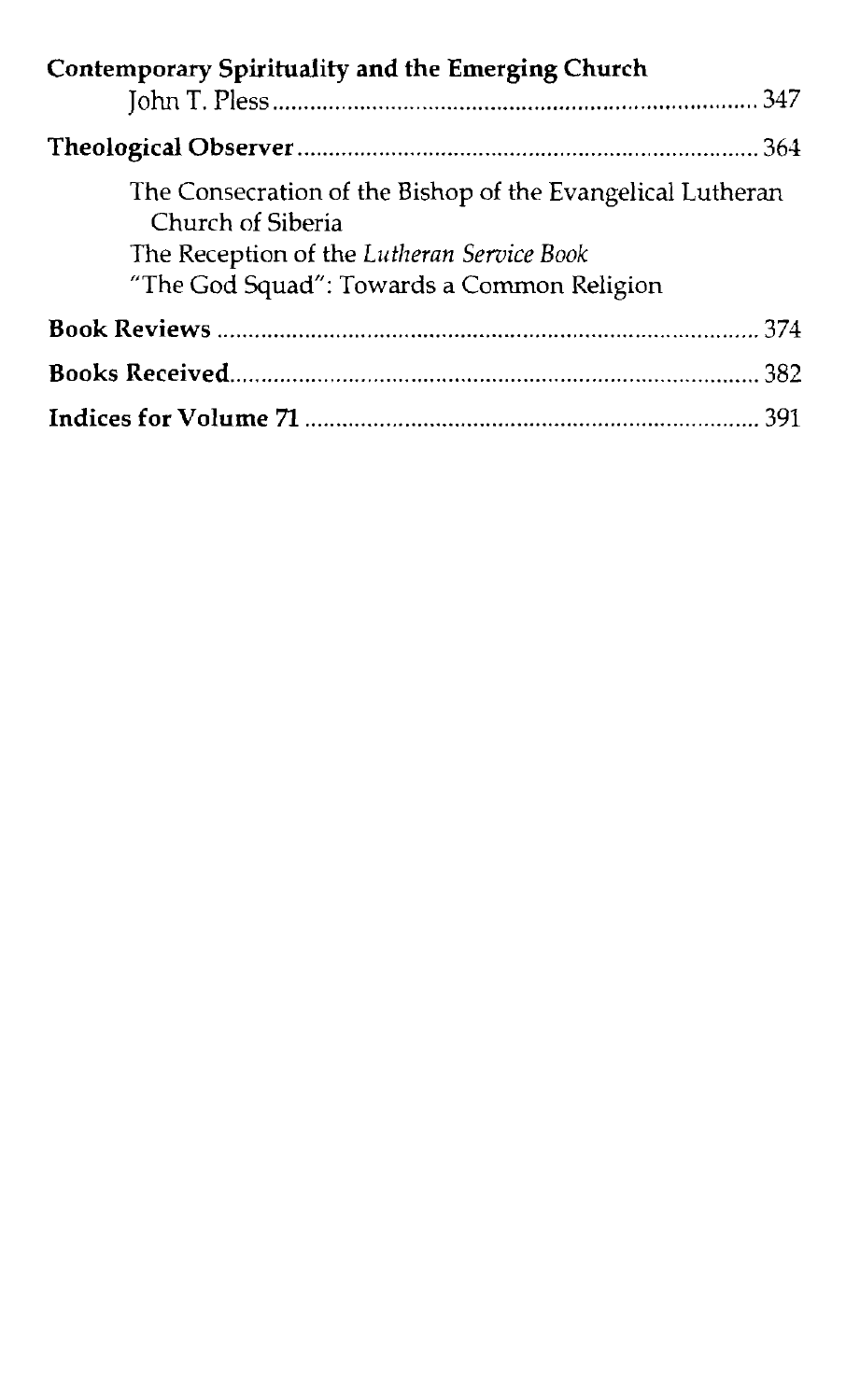## **Confessional Lutheranism in the Ecumenical World: A Missouri Synod Challenge**

### **Samuel H. Nafzger**

In the spring of 2004, a Lutheran Church-Missouri Synod (LCXIS) pastor doing graduate studies at General Theological Seminary in New York sent me a copy of an essay he had written for the Anglican/Lutheran Historical Conference. The title of his paper was "The Ecumenical Agenda of The Lutheran Church-Missouri Synod." He began this paper with these words:

Curious things happen whenever "ecumenism" and The Lutheran Church-Missouri Synod are mentioned in the same breath. Eyebrows are raised. Laughter, registering everything from incredulity and sarcasm to exasperation and unease, can be heard. Invariably someone utters some form of "NOW, I've got to hear that!" Even more curious is the fact that very often these reactions arise from within the Synod's membership. The topic of this paper . . . produced some rather interesting reactions. One individual was rather astonished. "You mean there actually is an ecumenical agenda?" Another provided the gentle reminder that, unless the conference was considering composer John Cage, a blank sheet of paper would hardly qualify as acceptable, although it might be eminently readable. Still another posed the rather intriguing question, "How many ways can vou find to say the word  $'No'?'''$ 

An e-mail I received a couple of weeks ago while I was working on this presentation illustrates this point of view. Its author asked:

In view of Synod's Constitution (Article III, Sec. 1) why does the Missouri Synod not consider the subject of Ecumenism to be a top priority? I have been a member of  $LC-MS$  congregations now for over 75 years, and there does not seem to be any interest at all in this subject, on the part of congregations, Districts, or the Synod as a whole. . . . I know we have occasional talks and dialogues with the ELCA, but there

<sup>&</sup>lt;sup>1</sup> Edward J. Callahan, "The Ecumenical Agenda of The Lutheran Church-Missouri Synod" (unpublished paper in the Commission on Theology and Church Relations files, 2004)

*Samuel H. Nafzger is the Executive Director of the Commission on Theology and Church Relations of The Lutheran Church - Missouri Synod, St. Louis, Missouri.*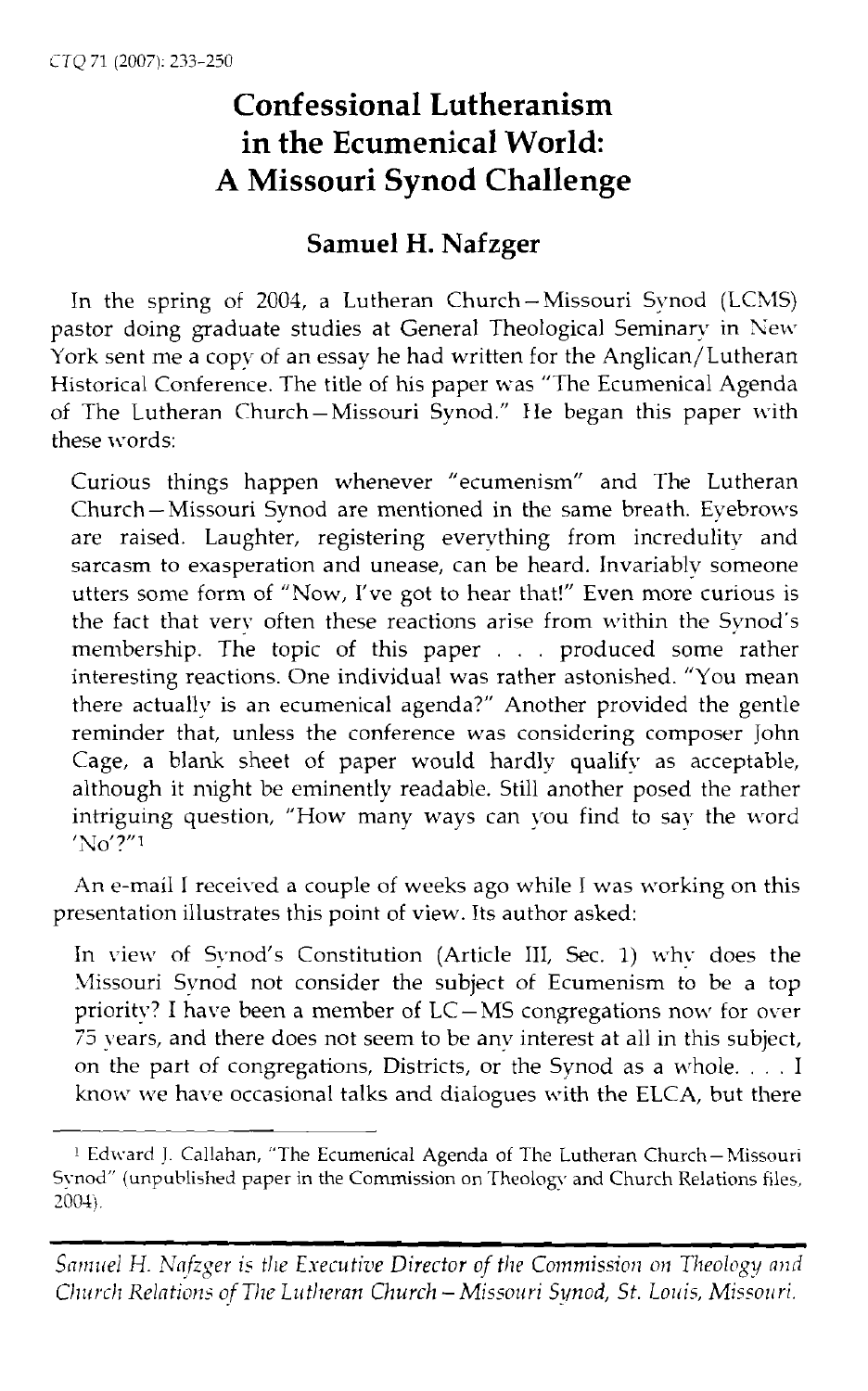is no true emphasis on Ecumenism, and there are many in our Synod that wonder whv.2

It is also true, however, that not everyone agrees with the viewpoint expressed above. There are those who feel that the Missouri Synod has already gone overboard in its involvement in ecumenism. When it was announced in the Synod's official paper, *The Reporter*, for example, that the LCMS had accepted an invitation to rejoin the Lutheran/Roman Catholic Dialogue in the USA, a layman from the Southeastern District of the Synod sent me the following letter:

Perhaps . . . the Catholics now see a glimmer of hope that they may drag some more Lutherans down the abyss with them as they have done with the ELCA. Before we go chasing after new doctrines, perhaps we should get our own house in order. . . . The message we have, the Catholics have already heard and rejected. I believe participation in this proposed round of discussions to be nothing more than an ego trip for LCMS *executives!* In my opinion, you will be squandering the Lord's treasury if you spend one cent, or even one minute, on this endeavor, while there are so many true mission opportunities to the unchurched needing our support! Do I sound outraged? You bet I am.3

Each of these viewpoints is reflective of attitudes and positions regarding ecumenical endeavors not only of lay but also clergy members of the LCMS. These polar opposite positions on Missouri Synod involvement (or lack thereof) in ecumenical endeavors are indicative of the spectrum of views which are present in the Missouri Synod about ecumenism, views that 1 have sought to take into account as I worked on this assignment.<sup>4</sup>

In order to address the challenge that "the world of ecumenism" poses for the Missouri Synod, which certainly wants to be a confessional Lutheran church, I believe that it would be most helpful if we first of all took a look at what the Lutheran Confessions have to say about the church and its unity.<sup>5</sup> It will then be helpful if we sketch out the position of the

*<sup>2</sup>*E-mail message to author, December 13,2006 (on file in the CTCR oftices).

<sup>3</sup>Letter to the author, December 2, 2005 (on file in the CTCR offices); emphasis in the original.

**<sup>4</sup>**This article was originally a paper delivered at the 2007 Symposium on the Lutheran Confessions in Fort Wayne, Indiana. The topic of this paper was assigned.

<sup>&</sup>lt;sup>5</sup> All members of the Synod, which includes the congregations of the Synod, have signed its constitution. The Confessional article of the LCMS constitution says that every member of the Synod accepts without reservation "all the Syntbolical Books of the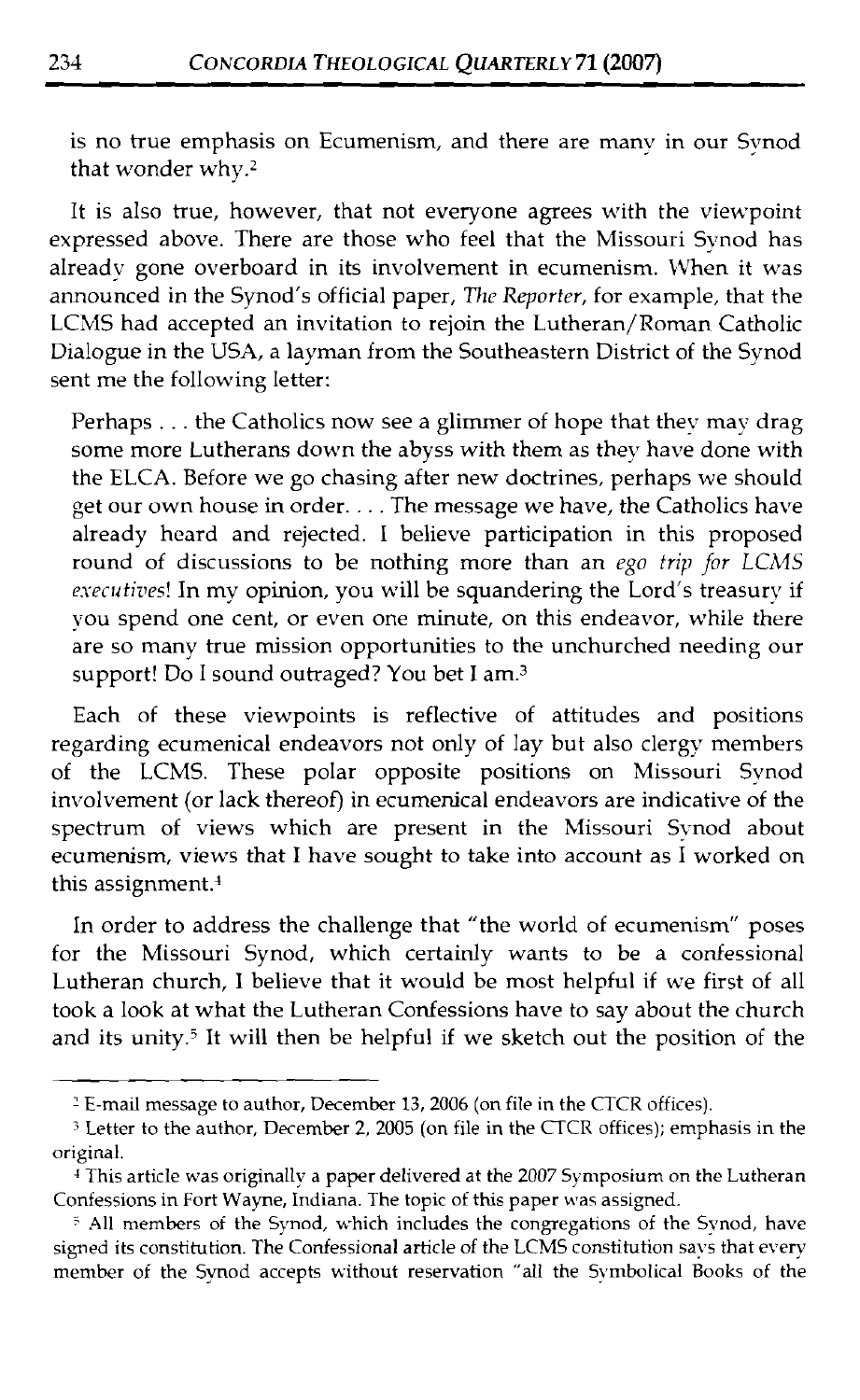Missouri Synod on ecumenism as presented in the Synod's constitution, doctrinal statements, and resolutions, as well as consider what the Synod has actually done by way of involvement in ecumenical endeavors. Only then will it be possible to say something about the nature of the challenge which the ecumenical world poses for the LCMS.

#### **I. The Lutheran Confessions on the Doctrine of the Church and Its Unity**

The Lutheran confessional writings do not explicitly address the topic of ecumenism. They do present a clear doctrine of the church, however, which, as Robert Preus has pointed out, is "well thought through,"<sup>6</sup> and which lays out the theological foundation for the ecumenical endeavors of a confessional Lutheran church, and which does indeed talk about how to work for external unity in the church.

The "one holy, catholic church," says Philipp Melanchthon in Augsburg Confession VII, is "the assembly of all believers" (CA VII, 1; German) or "the assembly of saints" (CA VII, 1; Latin). The Apology of the Augsburg Confession calls the church "a spiritual people. . . reborn through the Holy Spirit" (Ap VII and VIII, 14). Martin Luther, in the Large Catechism, states that the church is "a holy little flock and community of pure saints under one head, Christ" (LC 11, 5l), and in the Smalcald Articles he refers to the church as "holy believers and 'the little sheep who hear the voice of their shepherd"' (SA 111, 12, 2). In so describing the church, the Lutheran confessors demonstrate their agreement with the understanding of the church and its unity presented in the Nicene Creed where it is confessed that we believe "in one holy, catholic, and apostolic church."'

Evangelical Lutheran Church as a true and unadulterated statement and exposition of the Word of God." LCMS Constitution, art. 2, sec. 2. It is therefore to the writings contained in *The Book of Concord* that we must turn in order to see what confessional Lutheranism believes the Scriptures teach about the doctrine of the church and its unity.

<sup>-</sup> Robert Preus, "The Basis for Concord," in *Forrrluli~ .for Concord: Essnys* (St. Louis: Commission on Theology and Church Relations, The Lutheran Church-Missouri Synod, 1977), 17.

The inclusion of the three Ecumenical creeds in *The Book of Concord* provides a clear insight into the Lutheran confessors' understanding of ecumenism. Robert Kolb and Timothy U'engert, in the "Editors' Introduction to The Three Ecumcnical Creeds," state: "The compilers of the Book of Concord itself understood the Augsburg Confession as a creed or, using the Greek and Latin term they preferred, 'symbol' of their time, reflecting the same faith as found in the three ecumenical creeds. . . Inclusion of the ecumenical creeds in sixteenth-century books of doctrine dates back at least to the *Corpus doctringe Philippicum of 1560.* . . . Their inclusion underscored the deep conviction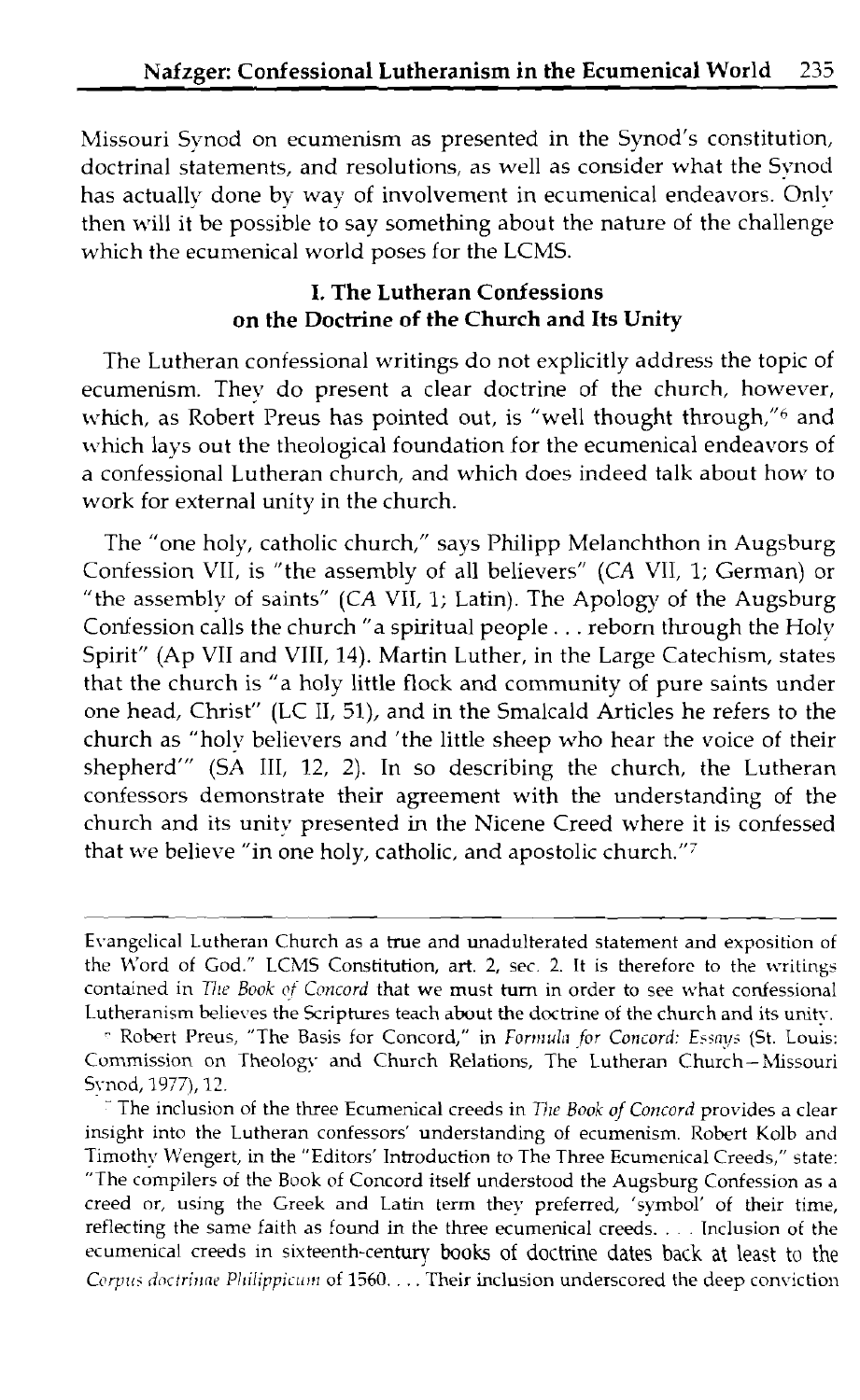Lest he be misunderstood in the Apology of the Augsburg Confession, Melanchthon not only says what the church is; he also confesses what it is not. The Apology expressly rejects the position of Roman Catholicism that the church consists of all those who profess the Christian faith *and* who are also under the rule of legitimate pastors and the Roman Pope. According to Melanchthon and the Lutheran confessors, the church is not essentially a visible, tangible, entity or institution.<sup>8</sup> The church is the assembly of believers, of those who truly have faith in their hearts in Jesus Christ.

This understanding of the church and its unity leads the Lutheran confessors to make a fundamental distinction between what they referred to as the church *properly* speaking *(proprie dicta),* and the church *broadly*  speaking *(late dicta).* Responding to Rome's rejection of the understanding of the church as "the assembly of the saints" (CA VII, I), Melanchthon writes: "We grant that in this life hypocrites and evil people are mingled with the church and are members of the church according to the external association of the church's signs-that is, the Word, Confession of faith, and sacraments-especially if they have not been excommunicated" **(Ap**  VII and VIII, *3).* However, this does not mean, he continues, that the

<sup>8</sup> Cf. Robert Bellarmine, who writes: "The church is an assembly of men, an assembly which is visible and perceptible to the senses just like an assembly of the Roman citizenry, or the kingdom of France or the Republic of Venice." *Disputationes de Controversiis Christianae* (Paris, 1615), I:982. This continues to be the Roman Catholic understanding of the church down to the present. Karl Rahner, for example, writes: "Since the visibleness and visible unity of the Church are constituted by the sacramental and juridicial authority of the Church (which latter includes in its turn the teaching and ruling authority of the Church), all and only those belong to the Church as members who are *risibly,* i.e., in the external form, subject to two powers of the Church. And everyone who, on the social plane, is cut off or has withdrawn himself from one or both of these powers, is not a member of the Church." Rahner, "Membership in the Church According to the Teaching of Pius **MI'S** Encyclical *'Mystic' Corpori Clli-ist,"'* in *nlt.ologicn1 Inzlestigntions,* vol. 2, trans. Carl Kruger (Baltimore: Helican Press, 1963), 17; emphasis added. Cf. also "Dominus Iesus": On the Unity and Salvific Universality of Jesus *Christ and the Churches, issued on September 5, 2000, by the Vatican Congregation for the* Doctrine of the Faith. It was published in *Origins* 30, no. 13 (2000): 209-219. Paragraph 17 states that "the ecclesial communities which have not preserved the valid Episcopate and the genuine integral substance of the Eucharistic mystery, are not Churches in the proper sense."

among Evangelical theologians that the Reformation, far from breaking with the ancient church, upheld and recovered the chief teachings of the universal Christian faith. Throughout the history of the church, people have witnessed to that gospel, as the creeds themselves bear testimony." In *The Book of Concord: The Confessions of the* Evangelical Lutheran Church, ed. Robert Kolb and Timothy J. Wengert, tr. Charles Arand et al. (Minneapolis: Fortress Press, 2000), 19.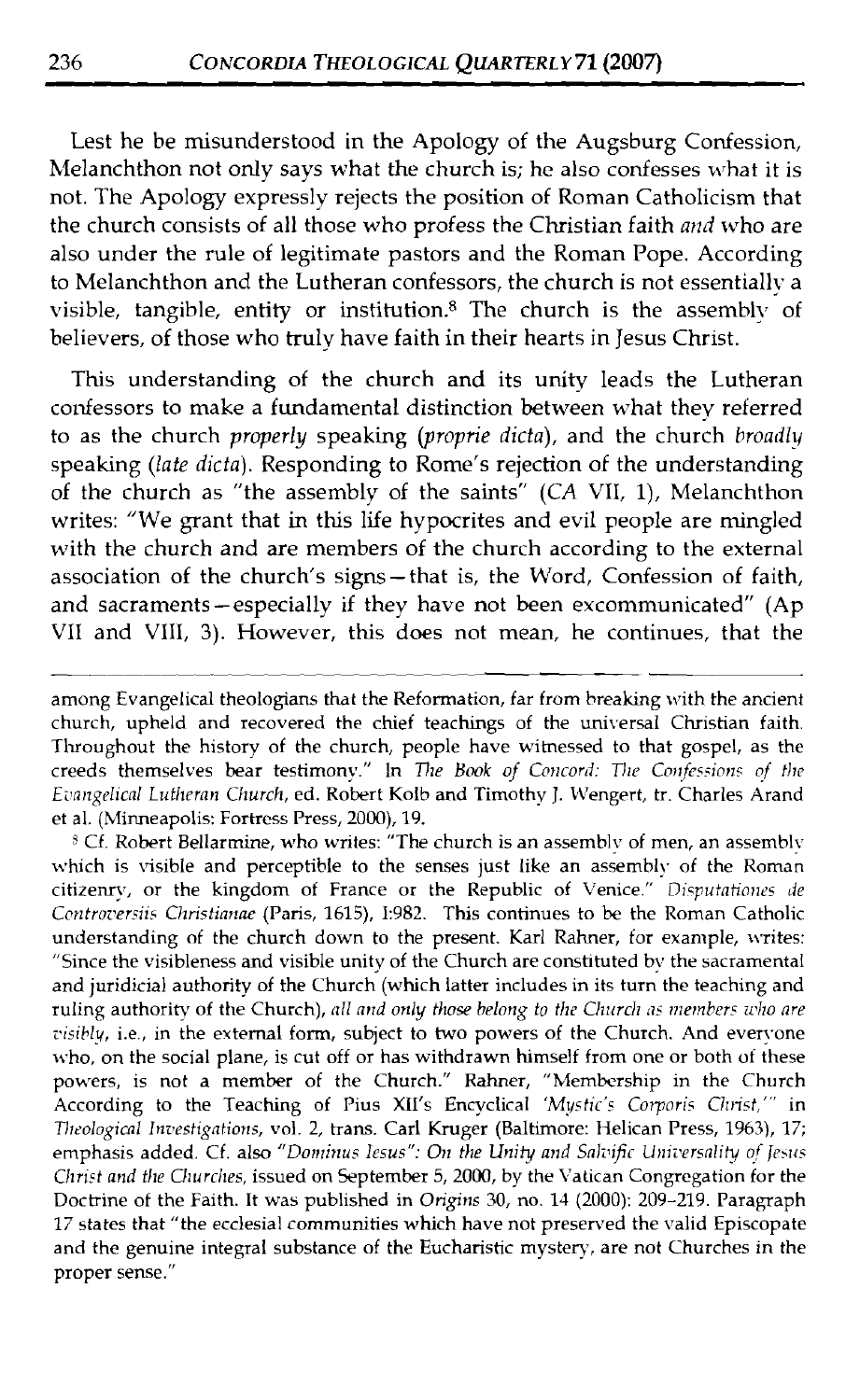church is "only an association of external ties and rites like other civic organizations." On the contrary, the church "is principally an association of faith and the Holy Spirit in the hearts of persons" (Ap VII and VIII, 5). Lest he be misunderstood, Melanchthon then repeats what he had said earlier:

Hypocrites and wicked people are indeed associated with this true church according to the external rites, nevertheless when the church is defined, it must be defined as that which is the living body of Christ and as that which is the church in fact as well as in name. . . . **Lf** we define the church only in terms of an external government consisting of both the good and the wicked, people will not understand that the kingdom of Christ is the righteousness of the heart and the gift of the Holy Spirit. Instead they will think that it is only the external observance of certain religious rites and rituals. (Ap VII and VIII, 12-13)

He concludes: "Thus, the church, which is truly the kingdom of Christ, is preciselv speaking the congregation of the saints" (Ap VII and VIII, 16). In other words, the Apology clearly distinguishes between the una sancta, "the one holy, catholic, and apostolic church," which is the church properly speaking, and the local and territorial entities with their rites, orders, and external membership, which is the church broadly speaking.

This does not mean, however, that the Lutheran confessors regarded the church as some kind of a "platonic republic" which did not actually exist in the real world. This church really does exist, insists Melanchthon. It consists of "true believing and righteous people scattered throughout the entire world" (Ap VII and VIII, 20). True, the church properly speaking is hidden from human eyes. Its actual limits are not visible. But we do know where it is located because of its "marks: the pure teaching of the gospel and the sacraments" (Ap VII and VIII, 20).<sup>9</sup> Wherever the gospel is preached and the sacraments are administered, there is the church. It is made up of real people. It never exists, however, as an institution. As

<sup>&#</sup>x27; Robert Preus notes that "the Word does not cease being a **mark** when it is for some reason not taught in all its truth and purity. The intrusion of error does not automatically or immediately destroy the marks of the entire congregation. Paul struggled with this situation at Corinth and Galatia. . . . This seems to be essentially what Melanchthon is saying throughout **[CAI** Article VII." Preus, "The Rasis for Concord," 18 n. 11. See also C. F. W. Walther, who says that the Reformed church may be called "a true visible church in a qualified sense." Walther, "Communion Fellowship: Western District Convention 1870," in Essays for *the Church*, vol. 1, 1857-1879 (St. Louis: Concordia Publishing House, 1992), 203; emphasis added.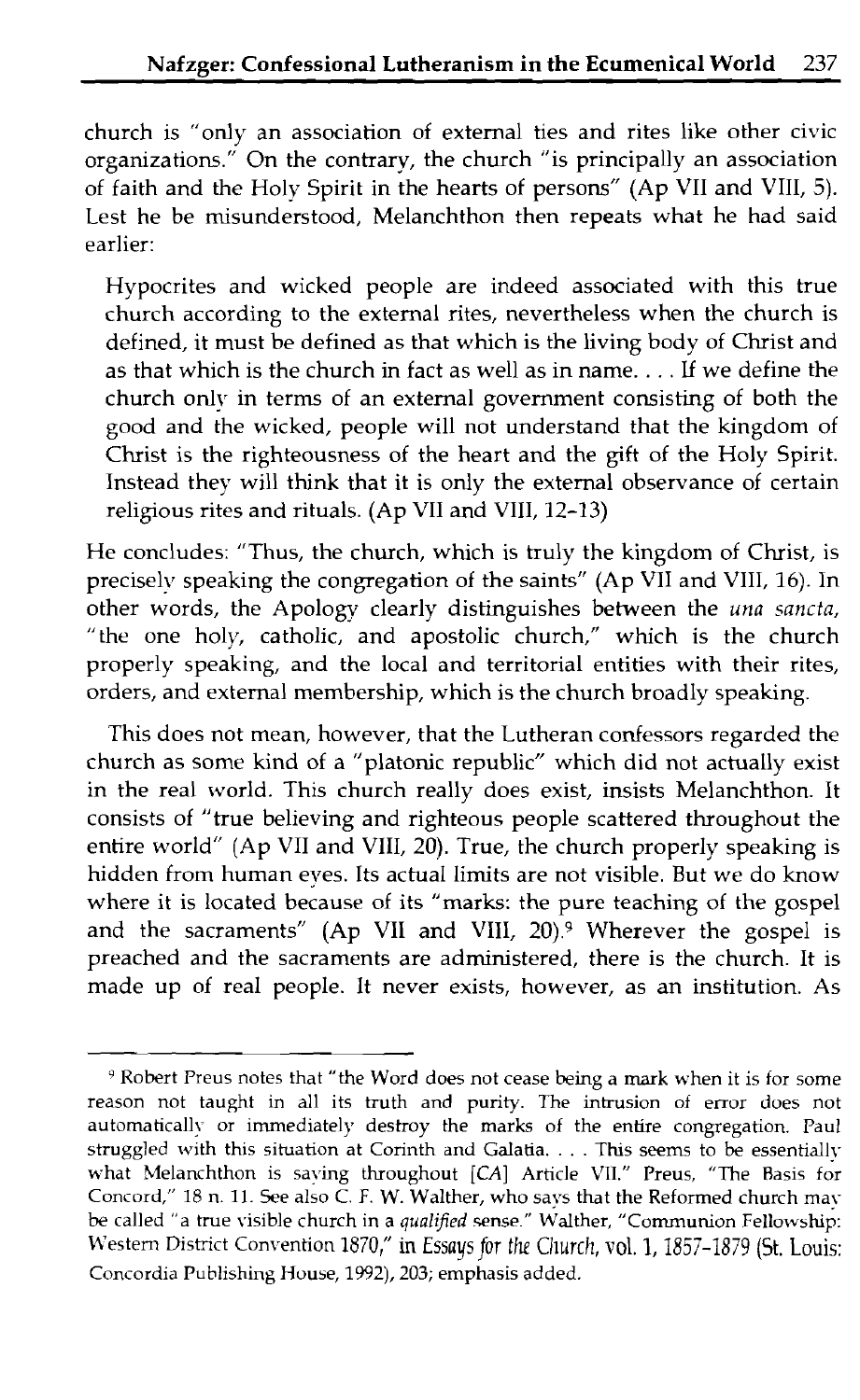Luther once put it, "The church that is without sin must be invisible and spiritual and is grasped only by faith." $10$ 

This understanding of the church had fundamental implications for how the Lutheran confessors regarded their efforts to overcome their disagreements with Rome. The purpose of their confession at hugsburg, as thev saw it, was not to bring about the unity of the church in the strict sense. This unity already existed. They were members of this church even though they were no longer a part of the church in Rome. Their hope and their desire was to overcome the divisions in visible Christendom. It was to this task which they devoted their energies in writing the Augsburg Confession and its Apology.

The compilers of the confessional documents included in *771c Book of Concord* emphasize the desires of the Lutherans "to live in one Christian church in unity and concord" (CA Preface, 4). In the Preface to *771e Book of*  Concord, they made it clear how the agreement in confession demanded by the Holy scriptures could actually be achieved. "There was no better way," they said, to overcome their disagreements with Kome as well as the later internal disagreements that had arisen among the Lutherans themselves, than "thoroughly and accurately, on the basis of God's Word, to explain and decide the divisions that had arisen in connection with all the disputed articles, to expose and reject false teaching, and clearly confess the divine truth" (Preface to Book of Concord, 8). As the writers of the Formula of Concord had put it, they sought genuine agreement in confession that would not be guilty of "papering over differences and simply giving the appearance of unity." Rather, they wanted "to treat the issues in a fundamental way" (FC SD XII, 5). Compromise on doctrinal matters as a way to achieve concord in the church was out of the question for them. The authors of the Formula of Concord state: "[Wle have no intention of giving up anything of the eternal, unchangeable truth of God (which we also do not have the power to do) for the sake of temporal peace, tranquility, and outward unity" (FC SD XI, 95).

This way of working for external unity in the church, thev maintained, "keeps God's honor intact, does not abandon the divine truth of the holy gospel, and concedes nothing to the slightest error." They were convinced that "enduring unity in the church requires above all else a clear and binding summary and form in which a general summary of teaching is --

<sup>&</sup>lt;sup>10</sup> Martin Luther, Luthers Werke: Kritische Gesamtausgabe [Schriften], 65 vols. (Weimar: H. Bohlau, 1883-1993), 7:710,2-3.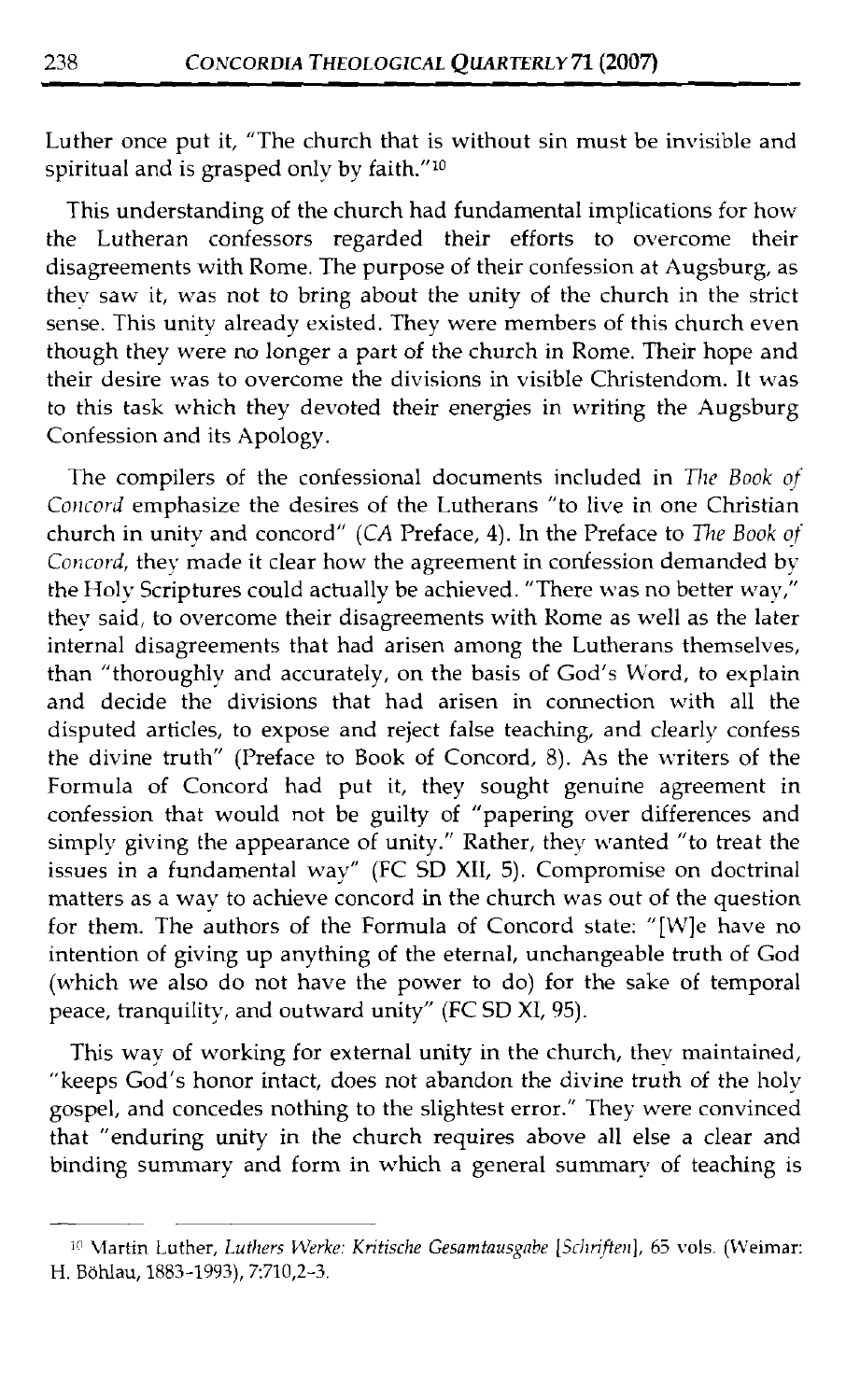drawn together from God's Word, to which the churches that hold the true Christian religion confess their adherence" (FC SD Rule and Norm, 1).

To summarize, the Lutheran confessors clearly distinguish between the church properly speaking and the church broadly speaking. The unity of the church properly speaking already exists. Its unity is a given. It comes with faith in the heart. The church broadly speaking as it manifests itself in the world, however, is not united. It is divided, rent by divisions and schism. Genuine concord in the church broadly speaking can be attained onlv on the basis of agreement in the faith which is confessed, the *fiile;*  quae, that is, on the basis of doctrinal agreement, as the Formula of Concord states: "For this reason the churches are not to condemn one another because of differences in ceremonies when in Christian freedom one has fewer or more than the other, as long as these churches are otherwise *united in teaching (doctrina) and in all the articles of the faith as well as in the proper use of the holy sacraments"* (FC SD X, 31; emphasis added).

#### **11. Ecumenism in the LCMS**

Article 111 of the Synod's Constitution provides the framework and sets the tone for the LCMS's official position on ecumenism. The verv first "objective" or purpose for the formation of the Synod is that

The Synod, under Scripture and the Lutheran Confessions, shall . . . conserve and promote the unity of the true faith (Eph. 4:3-6; 1 Cor. 1:10), work through its official structures toward fellowship with other Christian church bodies, and provide a united defense against schism, sectarianism (Rom. 16:17), and heresy. (LCMS Constitution, art. 3, sec. 1)

According to its constitution, ecumenical endeavors must have high priority in the life of the Synod. The actual wording used in the LCMS Constitution is important. This article states that the Synod shall both "conserve" the unitv of the true faith, and that it shall "promote" it. The unity of the true faith possesses a two-fold dimension. It is a "given," but it is also something "to be striven for."

htoreover, in this article the Synod states that *conserving* and *promoting* unity is not simply a theoretical matter. It demands actual effort on the part of the members of the Synod. The Synod shall "work" through its official structures. It is necessary that the members of the Synod actually do something to implement "the unity of the true faith." It is also significant that the scope of these ecumenical endeavors, according to the Missouri Synod's constitution, extends to "other Christian church bodies" and not just to other Lutherans. Finally, the Synod in this constitutional article recogruzes that these ecumenical endeavors "provide a united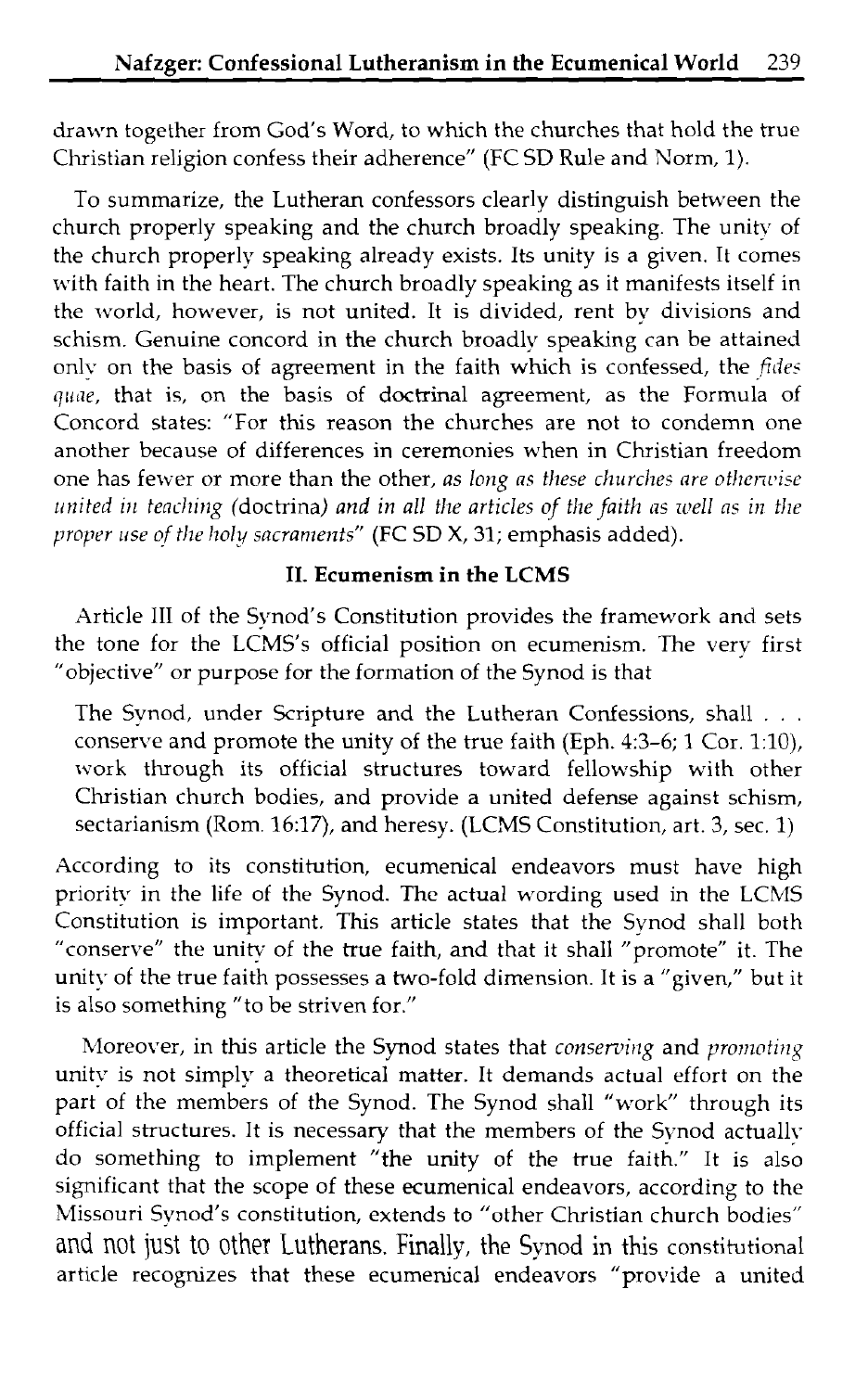defense against schism, sectarianism and heresy." Conserving and promoting the unity of the true faith will help the Synod to keep from falling into isolationalistic sectarianism and the sin of separatism on the one hand and into false teachings based on a compromise of the gospel on the other. Both of these errors produce the scandal of divisions in visible Christendom.

Article VI of the Synod's Constitution is also relevant when delineating the position of the Synod on ecumenism. This article lists as the first two requirements for holding membership in the Synod the "acceptance of the confessional basis of Article 11" and the "renunciation of unionism and syncreticism" (LCMS Constitution, art. 6, sec. 1-2). Two examples of the latter are expressly listed:

- a. Serving congregations of mixed confession, as such, by ministers of the church;
- b. Taking part in the services and sacramental rites of heterodox congregations or of congregations of mixed confession. (LCMS Constitution, art.  $6$ , sec.  $1$ <sup>11</sup>

This official "condition of membership" (as the constitution calls it) on the part of synodical pastors and congregations regarding joint participation in ecumenical worship services is often misunderstood, especially outside the Synod, but also by many within the Synod. Moreover, it is to a large extent responsible for the popular belief that the Missouri Synod has no ecumenical agenda, or, even worse, that it is anti-ecumenical.12

The Synod's Commission on Theology and Church Relations (CTCR) the entity which since 1962 has been given the task to provide guidance to the Synod in matters of church relations- has been asked to prepare no less than ten documents in its 45 years of existence on the subject of ecumenism.<sup>13</sup> These CTCR reports delineate and discuss the principles ecumenical agenda, or, even<br>The Synod's Commission<br>the entity which since 1962 l<br>the Synod in matters of chu<br>less than ten documents ir<br>ecumenism.<sup>13</sup> These CTCR<br>and the Synon H. Nafzger, "Synon 264

<sup>&</sup>lt;sup>11</sup> See Samuel H. Nafzger, "Syncreticism and Unionism," *Concordia Journal* 29 (2003): 240-264.

<sup>&</sup>lt;sup>12</sup> Cf. LCMS, "Resolution 3-03B: To Study Fellowship Principles and Practices," in 1998 Convention Proceedings (St. Louis: The Lutheran Church-Missouri Synod, 1998), 114. See also the results of an analysis of 4300 responses to "The Lutheran Understanding of Church Fellowship," a document prepared by the President of the Synod and the CTCR, in 2001 Convention Workbook (St. Louis: The Lutheran Church-Xlissouri Synod, 2001), 48-51.

<sup>&</sup>lt;sup>15</sup> These reports and reviews include "Theology of Fellowship" (1965); A *Lutheran Stance Toward Ecumenism (1974); The Nature and Implications of the Concept of Fellowship* (1981); "The LCMS Response to the Commission on Faith and Order of The World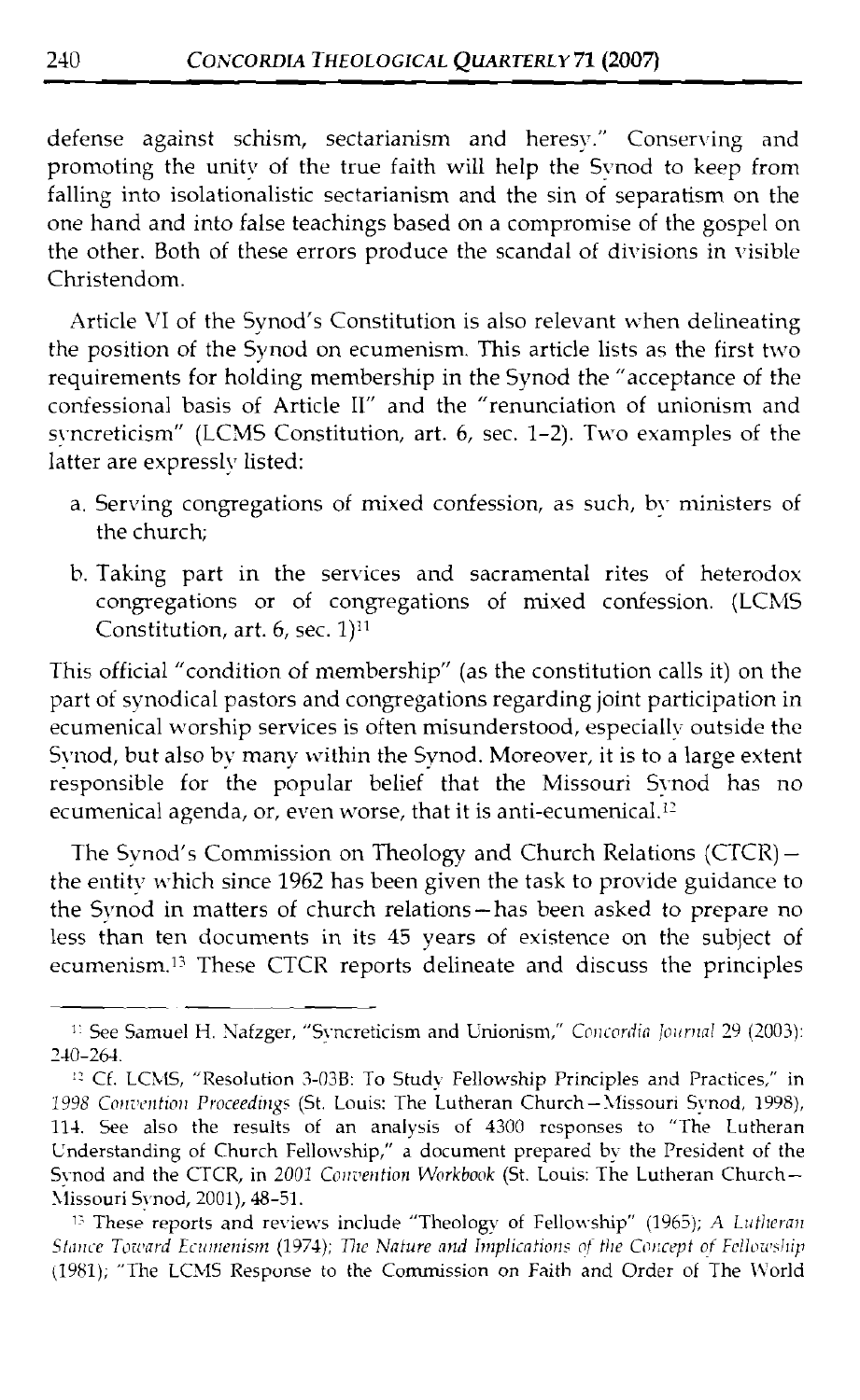which govern the Synod's ecumenical endeavors. It will be helpful, I believe, to highlight some of these principles.

After a review of the Scriptures, the early church, and the Reformation period on fellowship matters, "Theology of Fellowship" (1965) calls upon the Synod to be on guard against the twin dangers of unionism and separatism and to "shun" *both* of them. This document concludes with guidelines which it calls "Scripturally sound, and in harmony with the Lutheran Confessions." The first two of these guidelines are the following:

- 1. Our Synod should treasure the fellowship in the Gospel and in the sacraments which it enjoys with its sister churches and which it expresses through what is usually called pulpit and altar fellowship; and it should foster this fellowship with all diligence;
- 2. Our Synod should work zealously for the extension of this fellowship by engaging in doctrinal discussion with other churches in the interest of achieving such fellowship where this can be done without compromising sound doctrine.14

The 1974 report A Lutheran Stance toward Ecumenism most directly relates to this topic. In this document the CTCR defines "as ecumenical

Council of Churches to the Text of 'Baptism, Eucharist and Ministry'" (1985); "Inter-Christian Relationships: An Instrument for Study" (1991); "A Response to the U. S. Lutheran-Roman Catholics Dialogue Report VII 'Justification by Faith"' (1992); ".Admission to the Lord's Supper: Basics of Biblical and Confessional Teaching" (1999); "The Lutheran Understanding of Church Fellow-shp" and "The Lutheran Understanding of Church Fellowship: A Report on Synodical Discussions" (both of these documents were prepared jointly by the President's Office and the CTCR in 2000); and "Guidelines for Participation in Civic Events" (2004). In addition to the documents listed above, in 1999 the CTCR prepared and distributed to the members of the Synod study guides for "The Joint Declaration of the Doctrine of Justification," "The Porvoo Statement and Declaration," and "The Formula of Agreement" (adopted by the ELCA, the Presbyterian Church [USA], the Reformed Church in America, and the United Church of Christ).

<sup>&</sup>lt;sup>14</sup> The Lutheran Church-Missouri Synod Commission on Theology and Church Relations, "Theology of Fellowship," in Supplement to the Report and Recommendation of *the Commission on Theology and Clurch Relations (St. Louis: The Lutheran Church-*Missouri Synod, 1965), 27. This report was adopted by the Synod in 1969 for "Reference and Guidance." It is important to note, in view of the withdrawal of the Wisconsin Evangelical Lutheran Synod (WELS) from the Synodical Conference, that this report states on the same pages that "our Synod should understand that, in the case of doctrinal discussions carried on with a view to achieving doctrinal unity, Christians not only may but should join in fervent prayer that God would guide and bless the discussions. . . . " "Theology of Fellowship,"  $27-28$ .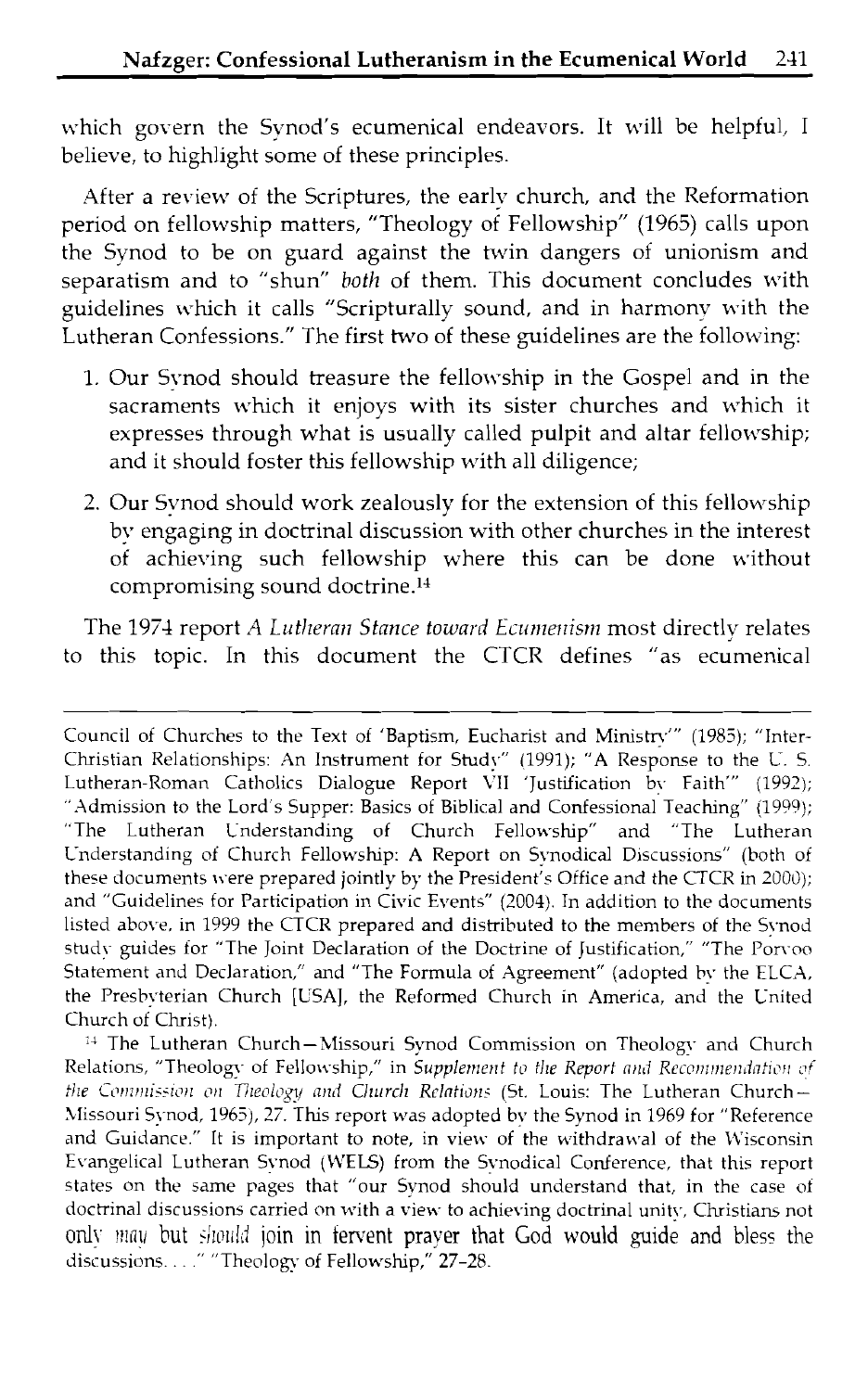endeavors" all those efforts which have as their purpose "to remove the barriers that separate Christians into denominational groups" and to end "strife and divisions among Christ's 'afflicted and scattered churches' (Ap Preface, 19)."<sup>15</sup> Moreover, "God-pleasing concord and harmony" in the church is one of the "fruits of the Spirit" for which Christians "earnestly long and fervently pray."<sup>16</sup>

On the basis of a review of Ephesians 4, 1 Corinthians, and Paul's letters to Timothy, as well as of the Lutheran Confessions, this report discusses topics such as the sphere and the scope of ecumenical endeavors. It is important to pay special attention to what this document says about the goal of ecumenical endeavors. It states:

Since the sphere of ecumenical endeavors is properly the *Llna Snncto,* it is self-evident that the goal of such efforts is not to create the unity *of* the church *(unitas, Enigkeit der Kirche)*. The *unitas* of the *Una Sancta* is given with the faith that joins all Christians to their one Head, Christ, and to each other in the little holy flock which is without sect or schism (LC 11, 51). The unity *of* the church is the presupposition, not the goal, of ecumenical endeavors. *(CA* Preface, 10)

Ecumenical endeavors are directed toward achieving unity *in* the church. \Vhile *linitas* is a constant characteristic of the church, *concodia* is not. Instead of concord, agreement, and peace, there are dissensions (Ap XII, 90) and religious disputes (FC SD  $\overline{X}I$ , 94) which cause "divisions." (FC SD Rule and Norm, 19)

It is to those divisions which obscure and seem to belie the unity of the church that Lutheran ecumenism addresses itself in the spirit of the Augsburg Confession in order to bring about Christian concord.<sup>17</sup>

Understood in this sense, the CTCR does not hesitate to speak of "the *necessity* of ecumenical endeavors."<sup>18</sup>

Building on its earlier reports, in 1981 the CTCR directed its attention to The Nature and Implications of the Concept of Fellowship. In this report it

<sup>&</sup>lt;sup>15</sup> The Lutheran Church-Missouri Synod Commission on Theology and Church Relations, A Lutheran Stance Toward Ecumenism (St. Louis: The Lutheran Church-Missouri Synod, 1974), 4

<sup>&</sup>lt;sup>16</sup> A Lutheran Stance Toward Ecumenism, 4.

<sup>&</sup>lt;sup>17</sup> A Lutheran Stance Toward Ecumenism, 9.

<sup>&</sup>lt;sup>18</sup> A Lutheran Stance toward Ecumenism, 9; emphasis added.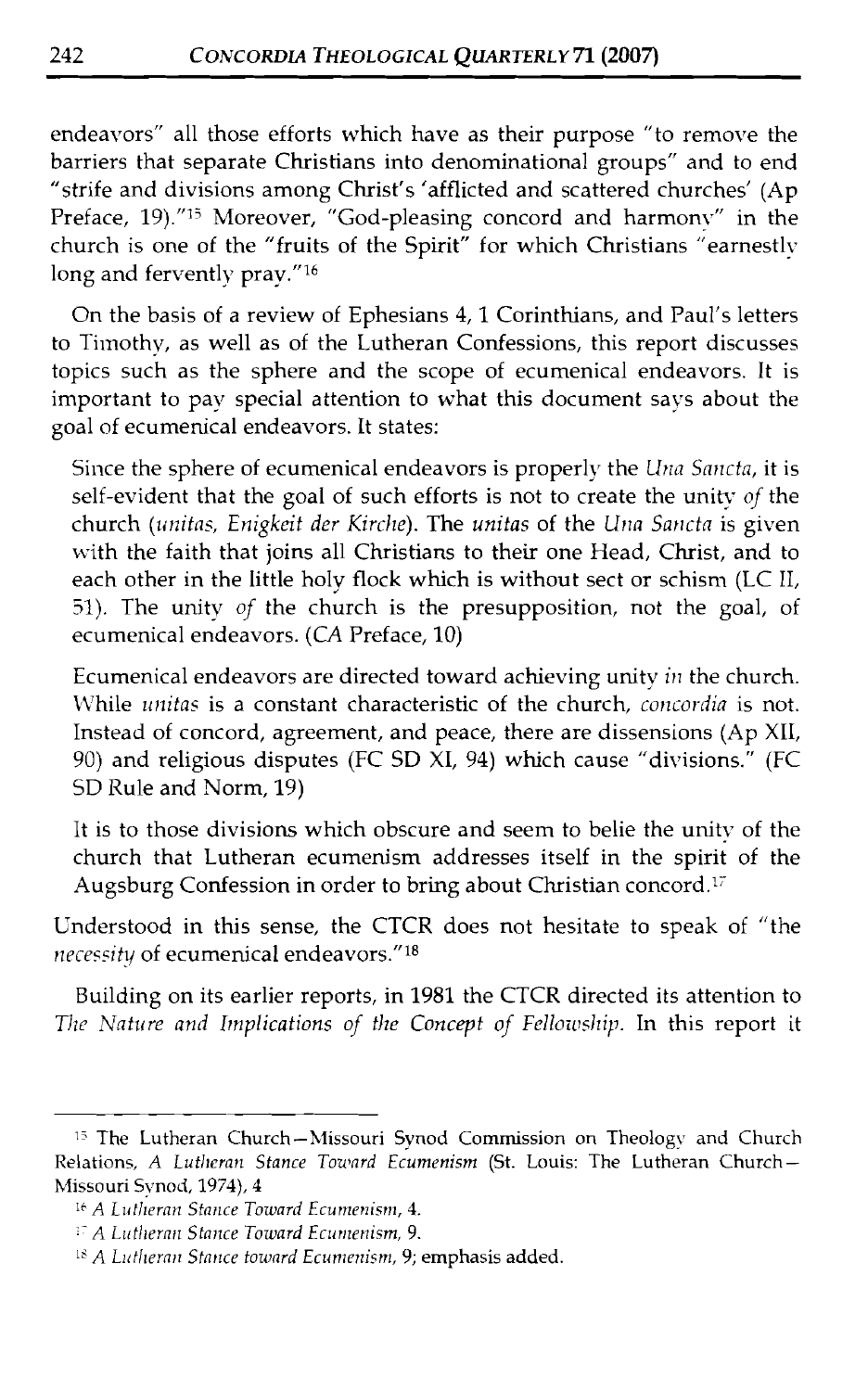presents nine "Scriptural Principles of Fellowship."<sup>19</sup> On the basis of these principles, the Commission proceeded to evaluate four models for achieving external unity in the church that are frequently mentioned in the ecumenical world today: first, "Conciliarity," promoted by the World Council of Churches; second, "Reconciled Diversity," which has its origins in the Lutheran World Federation (in an essay which was given in 1977 at the LWF Assembly in Dar es Salaam); third, "Selective Fellowship," sometimes suggested by members of the LCMS, and which was actually practiced for a time by the old ALC; and, fourth, "Ecclesiastical Declaration of Altar and Pulpit Fellowship" based on the results of doctrinal discussions held by representatives of two church bodies moving towards church fellowship, which was the historic practice of Lutheran churches throughout the world.<sup>20</sup> Following its evaluation of each of these models, the CTCR concluded:

Of those models for external unity in the church which have been examined in this report, only ecclesiastical declarations of altar and pulpit offer at least the possibility for being able to take into account all of what the Scriptures have to say about the nature of fellowship. The Commission on Theology and Church Relations, therefore, while recognizing that this model is neither divinely ordained nor Scripturallv mandated, is convinced that The Lutheran Church-Missouri Synod should continue to seek to carry out the Scriptural principles of fellowship at the church-body level by means of ecclesiastical declarations of altar and pulpit fellowship based on agreement in doctrine and practice.<sup>21</sup>

In addition to this recommendation, the Commission also urged that the Synod "continue to study the topic of fellowship" so that the members of the Synod can develop greater understanding and consensus with respect to the implications of the Scriptural principles of fellowship "for relationships and activities between Christians belonging to churches not in church fellowship with the Synod" at the congregational, pastoral, and individual levels.<sup>2</sup> The assignment to prepare such guidelines was

<sup>&</sup>lt;sup>10</sup> The Lutheran Church-Missouri Synod Commission on Theology and Church Relations, *The Nature and Implications of the Concept of Fellowship (St. Louis: The Lutheran* Church-Missouri Synod, 1981), 13-16; hereafter *Nntilre nrld Implications.* 

<sup>&</sup>lt;sup>20</sup> These evaluations appear in *Nature and Implications,* 21-38.

<sup>&</sup>lt;sup>21</sup> *Nature and Implications,* **42**. In coming to this conclusion, the Commission was actually renewing the recommendation which it had made sixteen years earlier in its "Theology of Fellowship" report.  $\frac{25}{100}$  *Nat* actually renewing the recommendation which it had made sixteen years earlier in its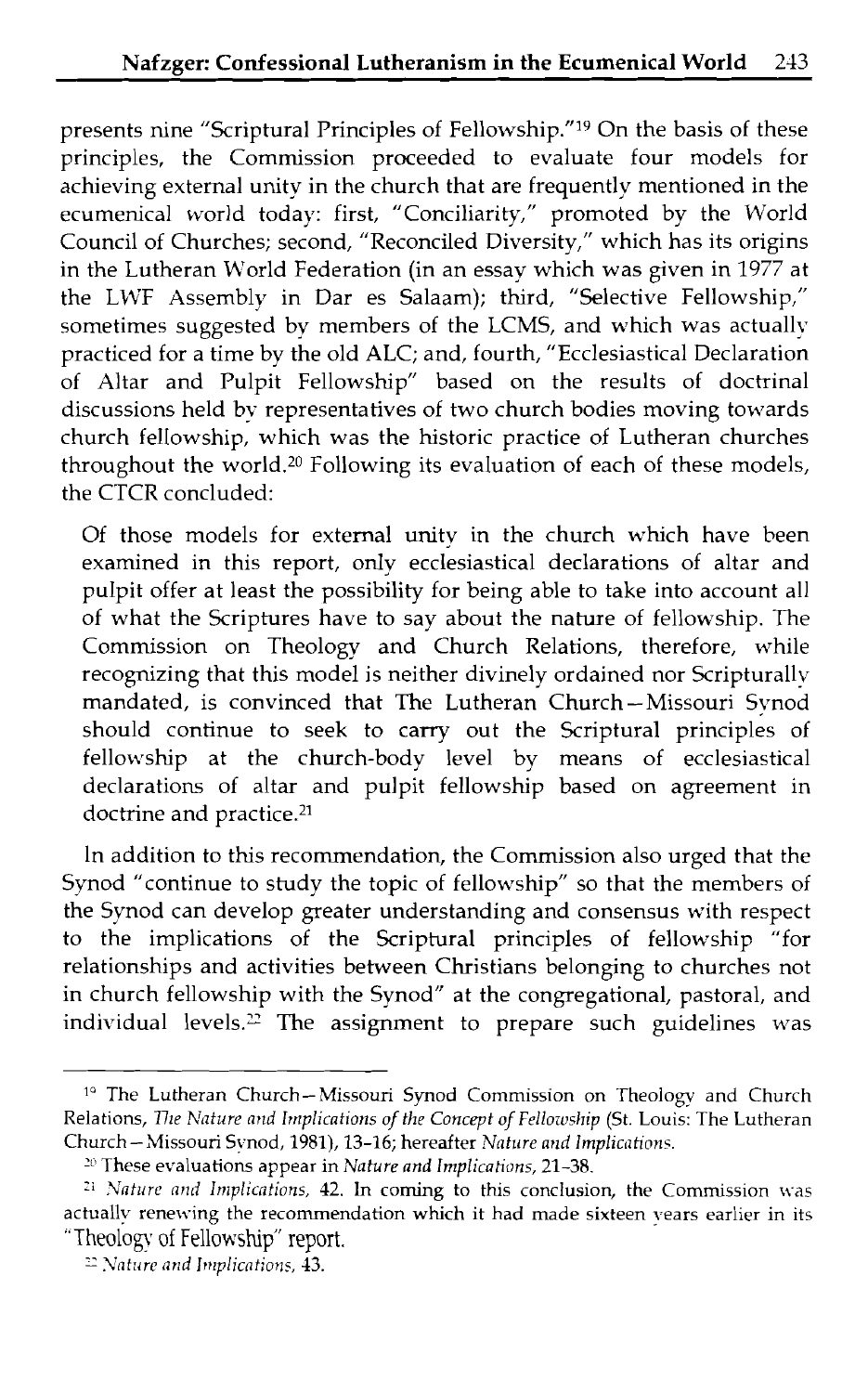subsequently given to the CTCR by the Synod.23 In response to this assignment, the CTCR in 1991 prepared a study document titled "Inter-Christian Relationships: An Instrument for Study," and it is presently nearing completion of its final response to this assignment.

One other important document should be mentioned. It has the title "The Lutheran Understanding of Church Fellowshp." In 2000 the CTCR, working jointly together with the Office of the President of the Synod, at the request of the Synod, prepared "Study Materials" for a discussion at the conventions of each of the Synod's  $35$  districts. This document was subsequently adopted by the Synod "for continued use and guidance" at its  $2001$  Convention.<sup>24</sup> This document begins by reaffirming the critically important distinction between the church's internal unity and its external unity:

Whle the church's internal unity is perfect and known only to God (Eph. 1:4), the limits of extemal fellowship are determined by whether the Gospel is preached purely and the sacraments are administered according to Christ's institution. The Gospel and the sacraments are in themselves always pure. In this way they create and preserve the church in her hidden unity throughout the world. Yet, when church bodies make public confession of the Gospel and the sacraments, tragically some obscure or explicitly contradict the teaching of the Gospel and the proper administration of the sacraments. For this reason the limits or boundaries of the external fellowship are creeds and confessions. Churches in altar and pulpit fellowship share the same confession, including the rejection of errors that contradict this confession. Where churches cannot agree on a common confession, the basis for church fellowship does not exist.<sup>25</sup>

This document reaffirms the historic position of Lutheranism that "doctrinal differences cannot be tolerated either withn or between church bodies and are by their nature disruptive and divisive of altar and pulpit

<sup>3</sup> See LCMS, "Resolution 3-03A: To Prepare Guidelines for Inter-Christian Relationships," in 1981 Convention Proceedings (St. Louis: The Lutheran Church-Missouri Synod, 1981), 156.

<sup>14</sup>*See* LCMS, "Resolution 3-07A: To Commend 'The Lutheran Understanding of Church Fellowship' and CTCR Report on the Synodical Discussions," in 2001 Convention<br>Proceedings (St. Louis: The Lutheran Church – Missouri Synod, 2001), 137-138.

<sup>&</sup>lt;sup>25</sup> Office of the President and Commission on Theology and Church Relations of the Lutheran Church-Missouri Synod, *The Lutheran Understanding of Church Fellowship: Study hlaterials* (St. Louis: The Lutheran Church-Missouri Synod, 2000), 5; hereafter *Clurch Fellowship: Study Materials.*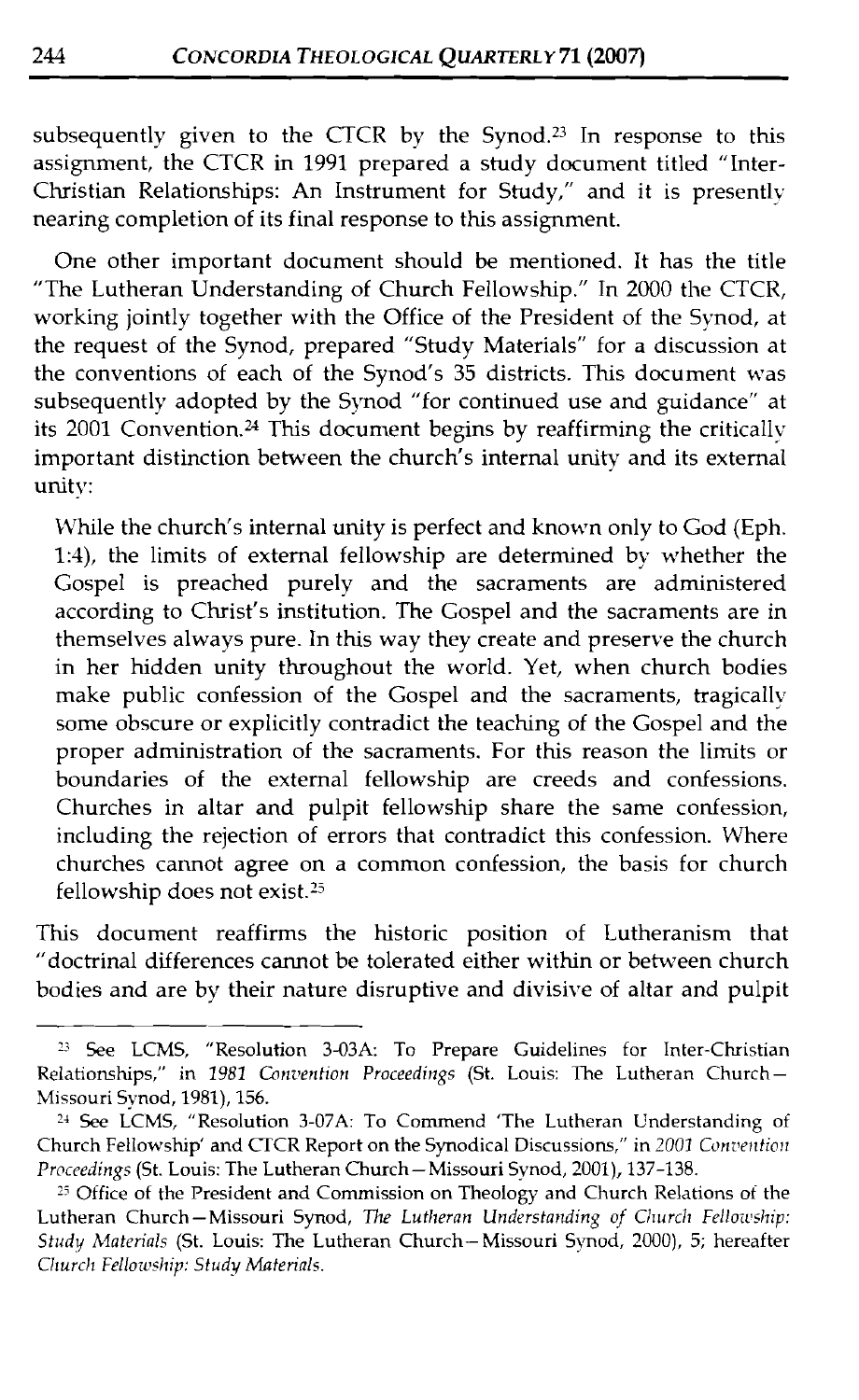$f$ ellowship."<sup>26</sup> It is important to note that this document expressly states that it has not discussed "the many questions that remain concerning the various ways individual Christians might relate to each other,"27 something which the Commission is addressing in its forthcoming report on inter-Christian guidelines.

Yet we must ask: How does the LCMS's actual practice in carrying out ecumenical endeavors stand up in light of its understanding of what the Scriptures and Lutheran Confessions have to say about the church and its unity? Consistent with its understanding of the necessity of ecumenical endeavors, the Synod has been a part of almost all of the bilateral Lutheran dialogues held in the United States since 1965. It was a founding member of the Lutheran Council in the USA, and since 1998 it has declared itself to be in church fellowship with a number of church bodies around the world such as the Evangelical Lutheran Church in Russia, the Evangelical Lutheran Church in Latvia, the Evangelical Lutheran Church in Lithuania, the Evangelical Lutheran Church in Haiti, and, most recently, with the Evangelical Lutheran Church in Kenya. It has done so only after having assured itself that the Synod was in fact in agreement in doctrine and practice with these churches. At its February 2007 meeting, the CTCR prepared a recommendation for the consideration of the June 2007 synodical convention on altar and pulpit fellowship with the American Association of Lutheran Churches (AALC). It should also be noted that the Synod has been a member of the International Lutheran Council (JLC) from the time of the Council's formation in 1993. The ILC includes in its membership church bodies with which it is not in altar and pulpit fellowship. At the same time, the Synod is not a member of the National Council of Churches or the World Council of Churches, and it has refused to join the Lutheran World Federation because membership in the LWF, either implicitly (before 1990) or explicitly (after 1990) means church fellowship with all of the Federation's members, many of which hold doctrinal positions contrary to that of the Synod. Moreover, when it became clear that the Synod was not in doctrinal agreement with the American Lutheran Church with which it had declared altar and pulpit fellowship in 1969, it terminated this relationship in 1981.

<sup>&</sup>lt;sup>26</sup> Church Fellowship: Study Materials, 16. In 1956 Franklin Clark Fry, president of the Gnited Lutheran Church in America, wrote: "Insistence upon agreement in doctrine as a precondition for church fellowship is the distinguishing mark of Lutherans among all Protestants and should never be relaxed." "Franklin Clark Fry's Presentation of United Lutheran Attitude, 1956," in *Documents ofLutheran Unity in America,* ed. Richard *C.* M'oif (Philadelphia: Fortress Press, 1966), 547.

<sup>&</sup>lt;sup>27</sup> Church Fellowship: Study Materials, 16.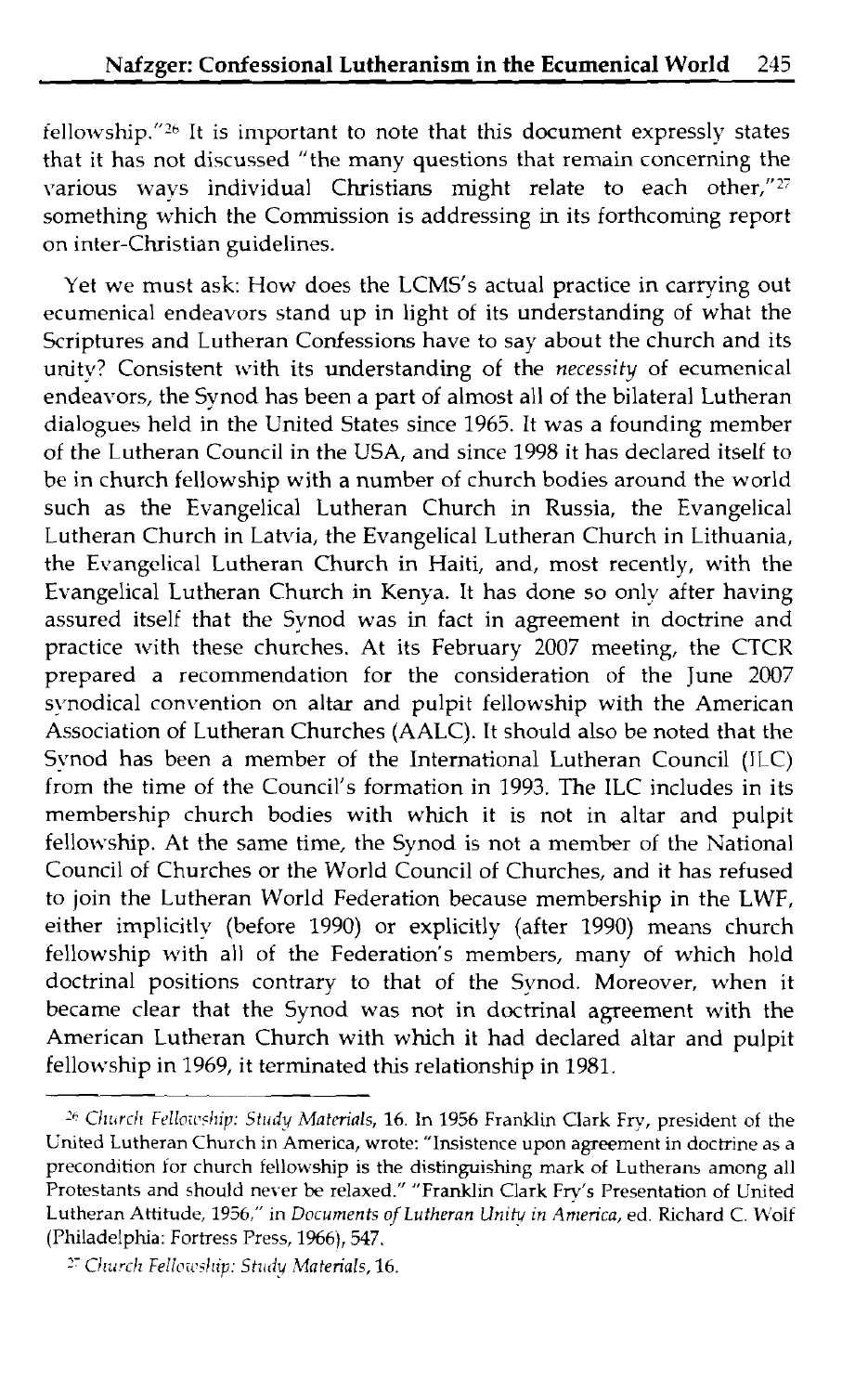I want to conclude this section with selected positions of a resolution adopted by the LCMS Convention in 1983. This resolution, titled "To Strive for External Unity in the Church," provides a good summary of the Synod's position on ecumenism.

\VHEREXS, The Scriptures of God (Rom. 12:14-21; 13:5-6; Eph. 1:l-3; 1 Cor. 1:lO-13; 2 Cor. 13:11; Gal. 2:4; Phil. 4:2) mandate the quest for church fellowship (in the sense of the external unity of the church), as well as its acknowledgement when there is agreement in the confession of the heavenly doctrine "according to God's Word of the Prophetic and Apostolic Scriptures . . ." (FC SD Comprehensive Summary 16); and . . .

WHEREAS, The true unity of the mystical body of Christ can never by broken or destroyed, for this unity consists of the unity of believers with our Lord Christ, nevertheless, this unity with Christ will move every true child of God to long for, to work toward, and urgently to pray that the visible church may be united in one confession, in love, in one great goal, in every way to express the unity which the members have with Christ their head, and which Christ the Son has with the Father and the Holy Spirit (John 17); therefore be it

*Resali~ed,* That in these last days we urgently pray God the Holy Spirit to grant unity and concord to the visible church on the basis of a pure and correct understanding of the doctrine revealed from heaven in the sacred Scriptures of the apostles and prophets; and be it further

*Resolved*, That we exhort one another to true and genuine contrition and repentance for the sins of prejudice, ridicule, caricature, separatism, pride, lack of Christian charity toward Christian people of other denominations, which hinder the work of the Spirit of God in bringing about the visible unity of the church and true Christian concord; and be it further

Resolved, That we recognize that contentious persons who constantly seek to "expose" the error of others, and so incite quarrels and division among us, are to be admonished according to the words of Christ and His apostle, Matt. 18:15-17 and Rom. 16:17; and be it further  $\dots$ 

*Resolved, That we . . . give priority to the question of how we mav give* expression to the external unity of the visible church without compromising the truth of our faith and confession; and be it further

*Resolved*, That we undertake this quest for external unity of the church with patience, willing to bear with one another's human failings and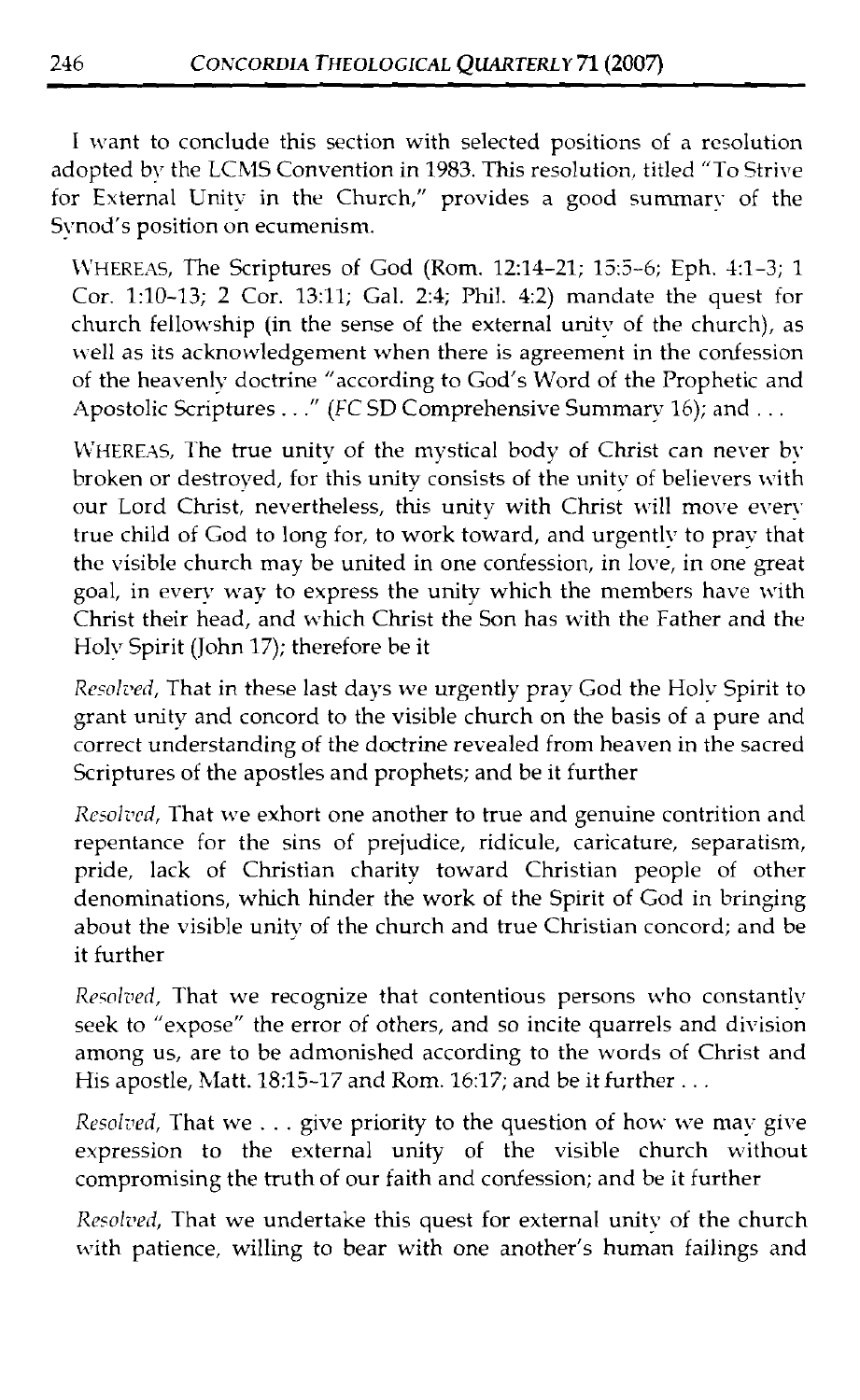weaknesses in both piety and understanding, so that as a Synod we may with one mouth and one tongue give glory to God . . . .<sup>28</sup>

#### **111. The Ecumenical World's Challenge to Missouri**

The English word "ecumenical" is rooted in the Greek word *oikos,* which means "house," and in *oikoumene,* the Greek word for "inhabited world." The word "ecumenical" therefore is analogous to the word "catholic" or "pertaining to the whole."29

Understood in this sense, what does the "ecumenical" or whole church as it exists in the world today actually look like? There are, according to the most recent accounts of demographers, a little over six billion people on planet earth as we begin the twenty-first century. Approximately onethird of these people may be classified as in some sense Christian. Of these two billion Christians, 52.9% (1.1 billion) belong to the Roman Catholic Church and  $10.8\%$  (215 million) belong to the Orthodox communion. Anglicans *(80* million) and Lutherans *(80* million) each claim *4'6.* The remaining 28% of the world's Christians, at least according to David Barrett's *2001* edition of his World *Christian Encyclopedia,* belong to *34,000+*  different Christian denominations.30 This figure represents a 39% increase in new church bodies during the past twenty years. According to these figures, *660* new churches come into existence every year, or about 2 per day. These statistics, however, tell only a part of the story regarding the nature of what may well be the greatest challenge which the ecumenical world presents for the Missouri Synod at this point in time. In recent years, debate in our society over issues such as abortion, euthanasia, homosexuality, and stem cell research has produced internal divisions in many American church bodies. These horizontal divisions frequently cut across the historical, vertical divisions between the denominations. The result is, for example, that pro-life Catholics and Lutherans may feel a

<sup>&</sup>lt;sup>28</sup> LCMS, "Resolution 3-02: To Strive for External Unity in the Church," in 1983 *Corr;te~ltio?l Procet\*dir~gs* (St. Louis: The Lutheran Church-Missouri Synod, 1983), 153.

<sup>&</sup>lt;sup>29</sup> *The Encyclopedia of the Lutheran Church states that the use of the term ecumenical* began "in the Lutheran *Book of Concord* (1580), where the three ancient creeds are designated as 'the three catholic or ecumenical symbols.'" *Ute Errcyclopedin* of *the Lutheran Church, ed. Julius Bodensieck (Minneapolis: Augsburg Publishing House,* 1965), 1:750.

<sup>&</sup>lt;sup>30</sup> David B. Barrett, George T. Kurian, and Todd M. Johnson, *World Christian Encyclopedia: A Comparative Survey of Churches and Religions in the Modern World, 2nd ed., 2* ~olurnes (Oxford; **Sew** York: **Oxford** University Press, 2001), 1:3, and Table *7-3* on 2:lO.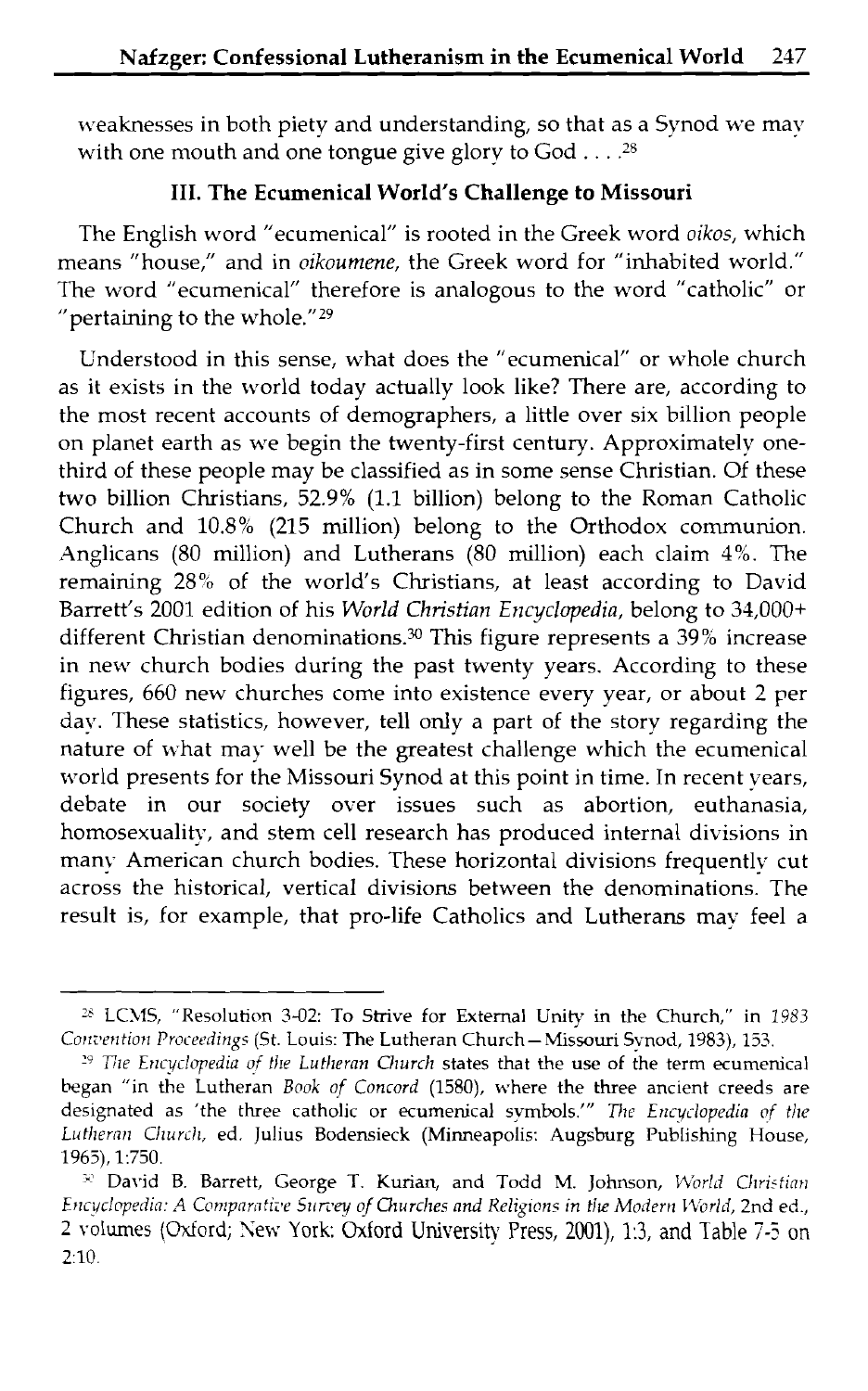closer affinity for each other than they do for pro-choice members of their own church body.

There is an even more pervasive change taking place today that affects the entire world in which we live. I mean the contemporary communications revolution caused by the advent of the Internet. This development, coupled with the highly publicized sexual scandals of a number of church bodies, has strengthened the anti-institutional forces already present in the world today. As a result of these and many other developments, people are no longer gaining their identity from the organizations to which they belong to the same extent that people did a generation or two ago. The end product of the effects of such forces as these is the loss of a clear confessional identity of the traditional denominations, producing the phenomenon sometimes referred to as "ambiguous denominationalism" or "cafeteria catholicism." Kot all of the Lutherans are in the Lutheran church, not all the Baptists are in the Baptist church, and so forth.

These developments pose a major challenge for confessional Lutheran churches like the Missouri Synod as they seek to manifest the unity given unitative that the christ of content the pass of church-body-level declarations of altar and pulpit fellowship. They insidiously eat away and undermine the corporate understanding of the church as the body of Christ, and they obscure the confessional underpinnings of a church body today that seeks to be faithful to its confessional foundation.

In order for Missouri to try and meet this challenge, it must, in my opinion-in addition to doing a better job of teaching its own members and instilling in them the teachings of confessional Lutheranism-also recognize that the topic of inter-Christian relationships and ecumenical efforts has not been exhausted with a reaffirmation of the historic Lutheran understanding of church fellowship based on agreement in doctrine and practice. To be sure, this must continue to be done. According to the Scriptures, "external unity in the church is a matter of the right confession of the prophetic and apostolic faith."31

The topic of inter-Christian relationships, however, is so much larger than the doctrine of church fellowship. The Synod has been slow to recognize this fact. If the Missouri Synod is to meet the challenge cast its The ecumenical world of today, it will be necessary for it to become more, not less, engaged in opportunities to interact with brothers and

<sup>&</sup>lt;sup>31</sup> Nature and Implications, 15.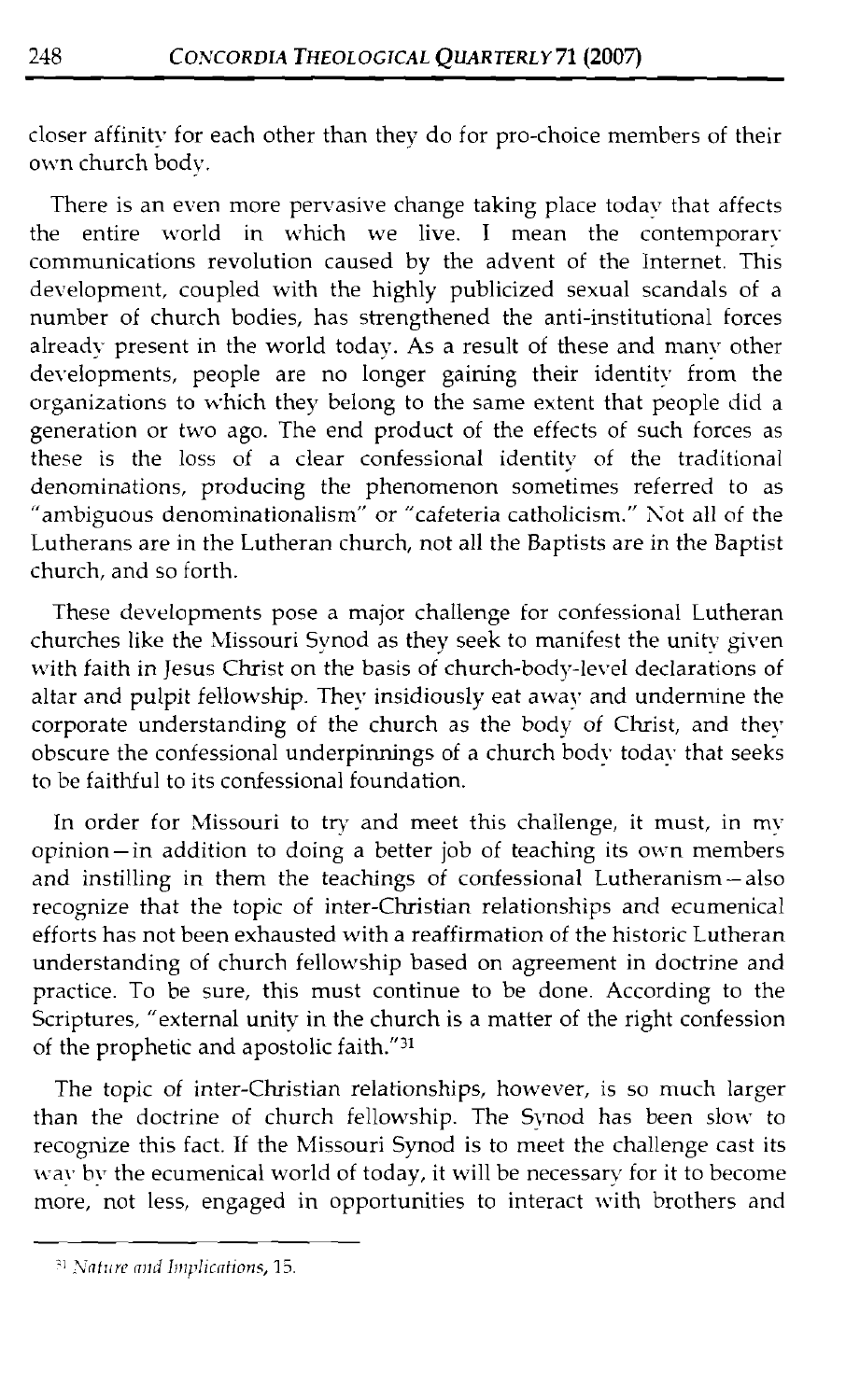sisters in Christ not in church fellowship with the Synod. Theological symposia, for example, provide just one example as to how this can be done without compromising the principles of fellowship presented in the Lutheran Confessions. We in the LCMS must confess that there is a reason why the Synod's ecumenical record is so often misunderstood and caricatured today.

At the heart of coniessional Lutheranism's understanding of the doctrine of the church is the distinction \vhich the Lutheran Confessions make between the church properly speaking and the church broadly speaking. This is a distinction that many Christians todav-including many in the Synod  $-$  do not seem to understand. When this distinction is not made, two errors threaten. These errors are illustrated by the examples mentioned at the beginning of this paper-the opposite reactions to the ecumenical endeavors of the LCMS. If the given unity of the church properly speaking is divorced from the scriptural mandate to seek doctrinal agreement, ecumenical endeavors will soon be regarded as a waste of time and effort, and separatistic sectarianism threatens. The unity in Christ shared by all Christians provides the motivation, as the Scriptures teach, for seeking to manifest this unity externally. On the other hand, if the unity of the church is identified with concord in the church, then "faith in the heart" becomes the basic criteria for external unity. Faith in the heart, however, is hidden from view. Inevitably the apostolic admonition of the Scriptures-" that all of vou agree and that there by no divisions among you" (1 Cor 1:10), to avoid those "who create dissensions and difficulties, in opposition to the doctrine you have been taught" (Rom 16:17), and "to observe all that I have commanded  $\text{vou}''$  (Matt 28:30) — are set aside and made of no effect. The end result is doctrinal compromise which undermines and threatens the very means through which the unity of the church comes into being in the first place.

The LCMS is committed to confessional ecumenism. It has an ecumenical agenda. Together with the Lutheran confessors of the sixteenth century, it desires to manifest the oneness in Christ that it has with all Christians bv being united with them "in teaching and in all the articles of the faith as well as the proper use of the holv sacraments" (FC SD X, 31). If it does not do this, it ceases being a confessional Lutheran Church. In a 1957 essav titled "The Nature of the Unitv We Seek: **A** hIissouri Svnod Lutheran View," Martin Franzmann wrote:

We desire that men be united in a gladly resolute, radical, and total submission of faith to God as he has revealed himself in his Son, Jesus Christ. . . . This Word made flesh, this Son of God, in turn, is known to us